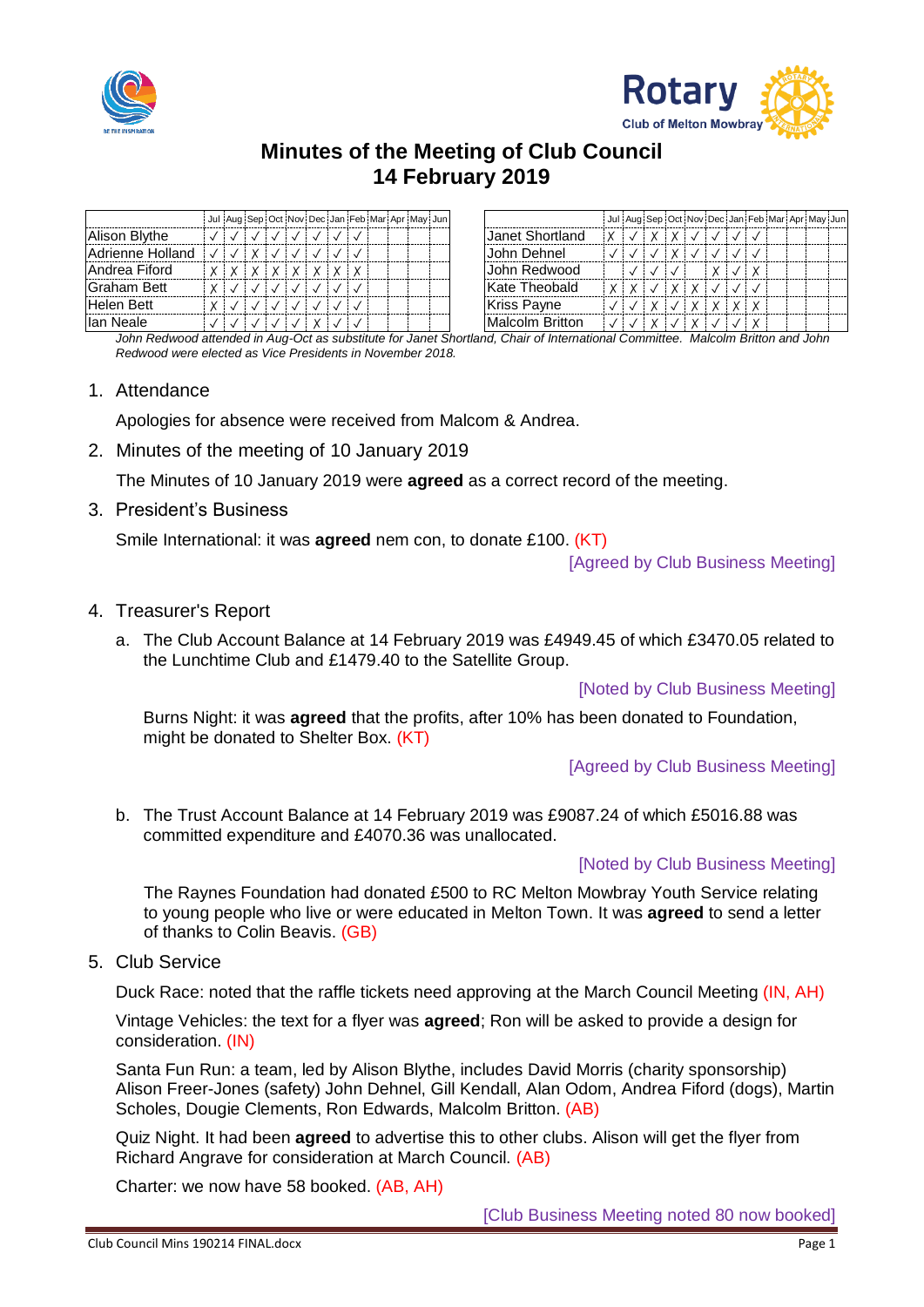Facebook: the club's Facebook is linked to John Dehnel's personal email and we now have a password. Adrienne **agreed** to take over the Facebook pages with synchronisation with the Twitter account. (AH, JD, GB)

District Conference. Members wishing to join a "Club Dinner" on the Friday should tell Adrienne. Booking is now individual and on-line. (AH)

Club Foundation Dinner. The 9 May had been confirmed at the College; a Board can be circulated when details of price and menu are available. (AB)

6. Community Service

Dates for a visit to Life Education have been received.

7. International Service

Gill has joined International Committee.

Philippines. John Dehnel is writing the application. (JD)

Spectacles, cartridge, phone and foreign currency collections: Joe has sent off one box of ink cartridges, and received £5.00. Joe has informed us that we should collect expired currency as well, even if the banks won't exchange it.

Fashion Show: will be on Friday 3 May. It needs a minimum of 75 participants. It was **agreed** that the £225 deposit will be underwritten by the Club. (JS)

New ideas for fund raising: Julia to speak to Atul, re a meal at his restaurant; Gill to investigate a treasure hunt around Melton; a safari lunch or supper? (JJH, GK,JS)

8. Youth Service

The District Young Chef competition planned for Saturday 16th February in Leicester has been postponed following the discovery of a problem in the kitchen. The search is on for a revised venue and date.

Interact: a Quiz, in aid of Eyegaze, is planned for 24 May at MV16, led by Richard Angrave. (AH)

9. Membership

A Club Leaflet is being considered. (JH)

It was agreed to hold another Membership Lunch around May. (IN)

10.Foundation

Polio – Crocus Buttonholes: It was **agreed** to ask members if they want to purchase any Buttonholes (£40 for box of 100). John Dehnel volunteered to liaise with shops if the Club wishes to go ahead. (JD)

#### [Club Business Meeting agreed to buy 4 boxes]

Noted that the Club has raised \$334 for Foundation and \$99 for polio so far this year.

11.Satellite Group Report

Arrangements for the Business Forum on 7 March are in hand.

The calendar has nearly a full set of sponsors.